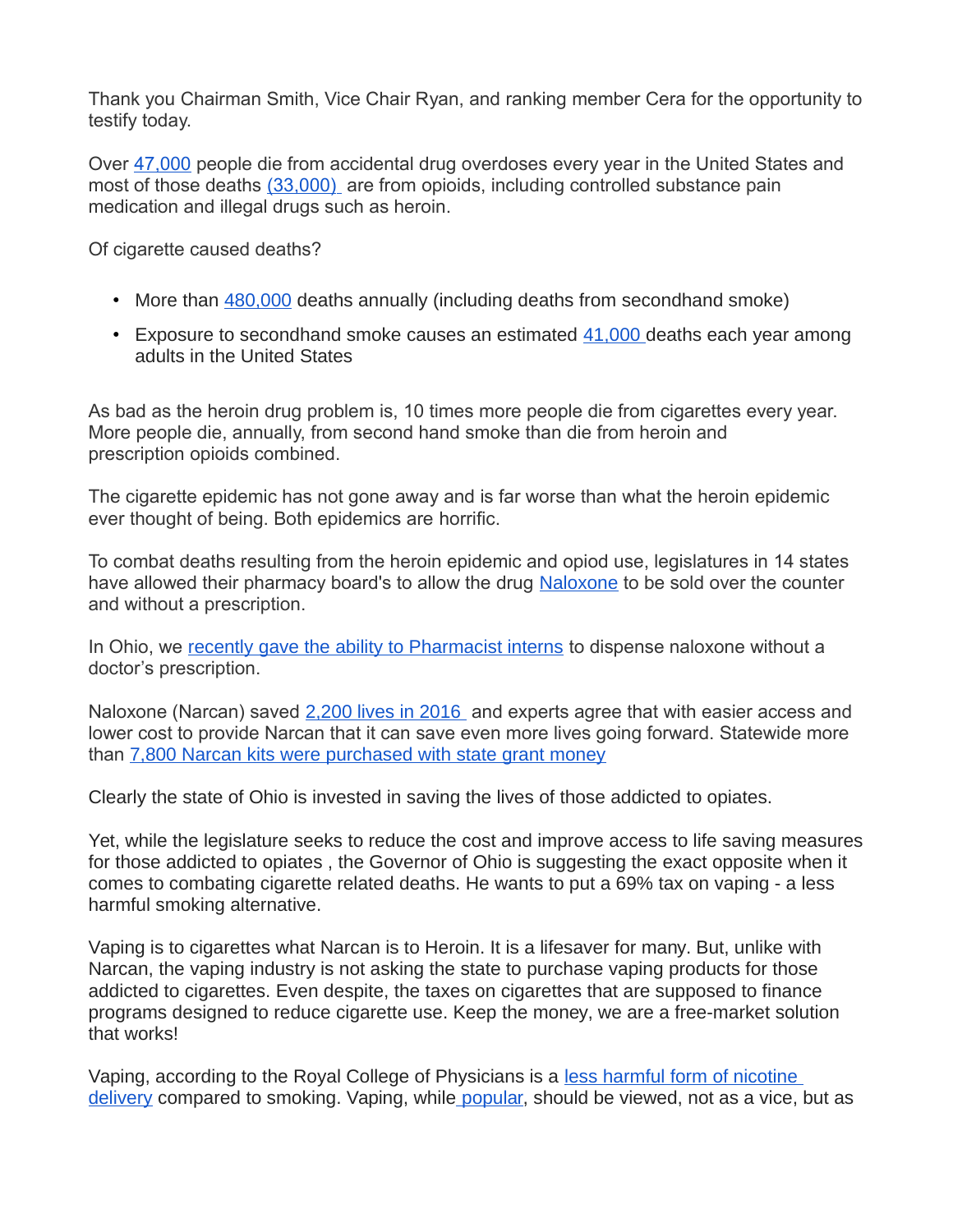a therapeutic and less harmful replacement for cigarettes, no different than nicotine gums and patches, both deliver nicotine in alternative methods, just as vaping does.

If the governor is going to tax vaping products at 69%, what rationalization does he have for not taxing nicotine gums and patches at 69%? Why aren't nicotine patches and gums considered vice products and subject to Ohio's "sin" taxes? I can answer that, "because, when used correctly they reduce the dependence on tobacco products and thereby reduce the harmful effects." Because vaping looks similar to smoking many misperceive vaping as having the same negative health effects as cigarettes when their effect is equivalent to patches and gums.

Can vaping be abused? Most certainly, but so can nicotine gum and patches. Due to vaping replicating the smoking experience, many people have testified, myself included, to finding it easier to quit smoking, without the help of a physician, just by vaping.

Healthcare costs, as we all know are high, and vaping is a cheap alternative for millions of Americans and thousands of Ohioans to successfully eliminate or reduce their cigarette usage.

Am I a physician? No I am not.

But many physicians are so confident that vaping is so much healthier than smoking cigarettes they are recommending vaping now in order to save lives and improve health.

In the United Kingdom, the entire healthcare system is recommending vaping/e-cigarettes.

See exhibit:

I smoked for 29 years and was able to quit by myself because of vaping and I am now leading a much healthier life. I have not had a cigarette for just over 8 years. I was so impressed by this product and its effects that I now own a vaping business. I am very passionate about helping smokers. Over the past 7 years I have helped 1000's of smokers successfully switch to vaping.

A 69% tax will put myself and my employees out of business. Current vapers will source their products online or from other states. They will avoid the tax and resent the imposition of either making their own products or returning to smoking cigarettes.

Just the threat of a 69% tax has stifled investment into the vaping industry in Ohio and compromised innovation that may have saved more lives.

A 69% tax will mean more people will keep smoking.

A 69% tax will mean worse health and more deaths by cigarettes.

The governor is misguided on the matter of vaping and is seeking to balance the budget with the lives of Ohioans.